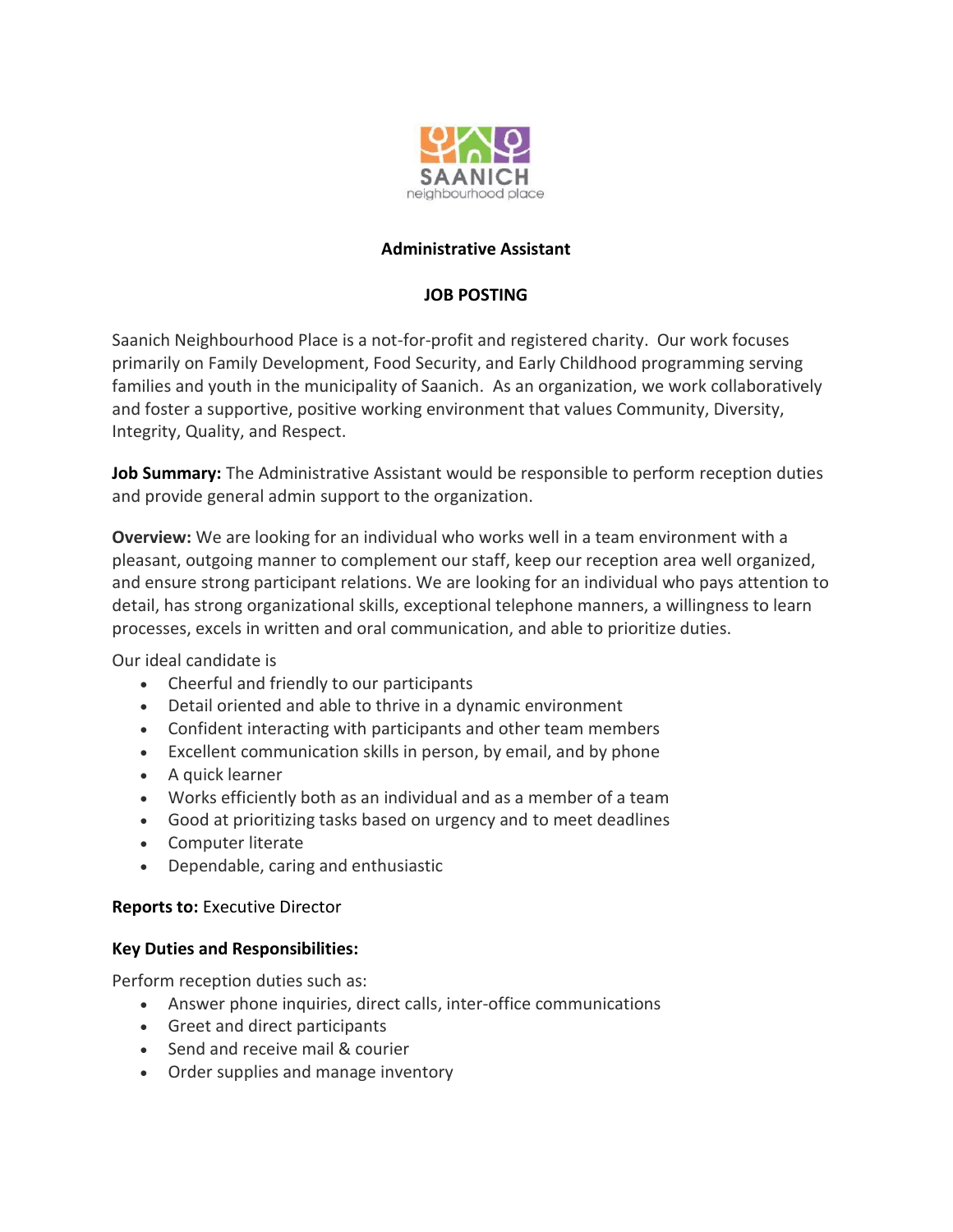- Maintain reception area in an orderly manner and ensure lobby/hallway is tidy and inviting to guests
- Maintain office equipment and provide assistance in their use
- Process payments

Perform general administrative duties such as:

- Assist in regular updates of company website information
- Assist with creating content for and posting to established social media channels
- Assist with the creation and distribution of newsletters
- Manage room bookings
- Assist with maintaining CRM / Database
- Prepare documents and Minutes for meetings, as requested
- Assist with staff recruitment and onboarding of new hires
- Assist with maintaining orientation manuals, policies and procedure docs
- Assist with reconciling financial transactions
- Supports program delivery staff in administrative functions, as required
- Supports the Health and Safety Committee, as required
- Assist the Leadership Team, as needed

### **Qualifications:**

- Relevant post-secondary in areas such as; Office Administration, Business Administration, Communications, Human Resources or other related field of study
- Minimum 2 years' reception and office experience
- Criminal Record check
- Fully Vaccinated for COVID-19

### **Required Skills:**

The successful candidate will be required to demonstrate competency in the following areas:

- High proficiency in Microsoft Office required
- Knowledgeable of database systems
- Excellent customer service skills
- Ability to work collaboratively while completing tasks with minimal supervision
- Flexibility to adapt to rapidly changing priorities and openness to assist wherever needed
- Excellent verbal and written communication skills; ability to listen, simplify, and disseminate information accurately
- Strong interpersonal skills; energetic, positive, professional, discreet, and customer service driven
- Must display excellent time management skills with a high degree of accuracy
- Ability to prioritize tasks to meet deadlines
- Appreciate and respect differing opinions, backgrounds, and characteristics
- Strict adherence to confidentiality regulations and ethical standards